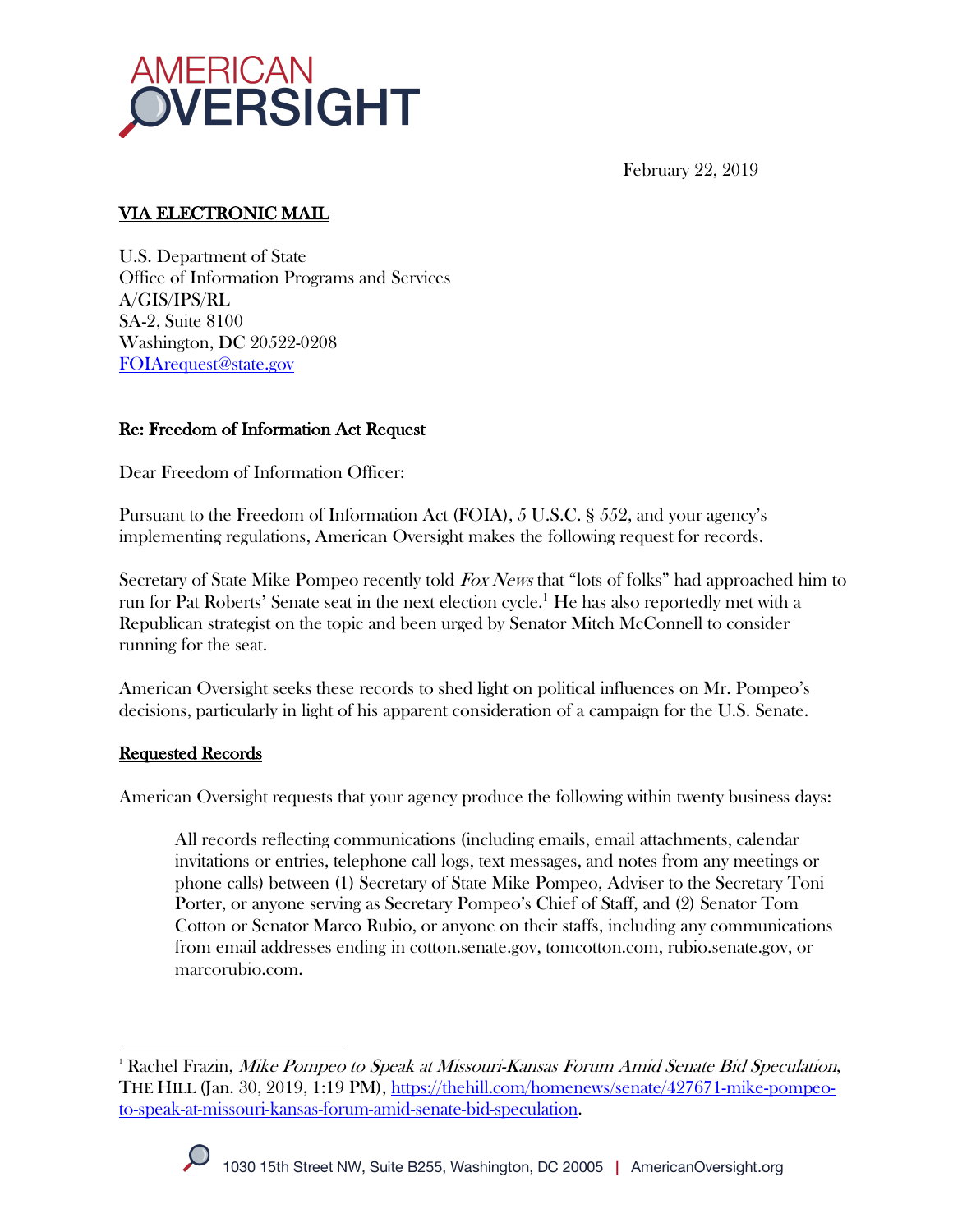American Oversight includes within this request a request for any notes or records created by assistants or aides to Secretary Pompeo reflecting the fact of or content of such communications with Senators Cotton or Rubio.

Please provide all responsive records from April 26, 2018, through the date the search is conducted.

American Oversight seeks all responsive records regardless of format, medium, or physical characteristics. In conducting your search, please understand the terms "record," "document," and "information" in their broadest sense, to include any written, typed, recorded, graphic, printed, or audio material of any kind. We seek records of any kind, including electronic records, audiotapes, videotapes, and photographs, as well as letters, emails, facsimiles, telephone messages, voice mail messages and transcripts, notes, or minutes of any meetings, telephone conversations or discussions. Our request includes any attachments to these records. No category of material should be omitted from search, collection, and production.

Please search all records regarding agency business. You may not exclude searches of files or emails in the personal custody of your officials, such as personal email accounts. Records of official business conducted using unofficial systems or stored outside of official files are subject to the Federal Records Act and  $\rm FOIA$ .<sup>2</sup> It is not adequate to rely on policies and procedures that require officials to move such information to official systems within a certain period of time; American Oversight has a right to records contained in those files even if material has not yet been moved to official systems or if officials have, through negligence or willfulness, failed to meet their obligations.<sup>3</sup>

In addition, please note that in conducting a "reasonable search" as required by law, you must employ the most up-to-date technologies and tools available, in addition to searches by individual custodians likely to have responsive information. Recent technology may have rendered your agency's prior FOIA practices unreasonable. In light of the government-wide requirements to manage information electronically by the end of 2016, it is no longer reasonable to rely exclusively

<sup>&</sup>lt;u>.</u> <sup>2</sup> See Competitive Enter. Inst. v. Office of Sci. & Tech. Policy, 827 F.3d 145, 149–50 (D.C. Cir. 2016); cf. Judicial Watch, Inc. v. Kerry, 844 F.3d 952, 955–56 (D.C. Cir. 2016). 3

<sup>&</sup>lt;sup>3</sup> See Competitive Enter. Inst. v. Office of Sci. & Tech. Policy, No. 14-cv-765, slip op. at 8 (D.D.C. Dec. 12, 2016) ("The Government argues that because the agency had a policy requiring [the official] to forward all of his emails from his [personal] account to his business email, the [personal] account only contains duplicate agency records at best. Therefore, the Government claims that any hypothetical deletion of the [personal account] emails would still leave a copy of those records intact in [the official's] work email. However, policies are rarely followed to perfection by anyone. At this stage of the case, the Court cannot assume that each and every workrelated email in the [personal] account was duplicated in [the official's] work email account." (citations omitted)).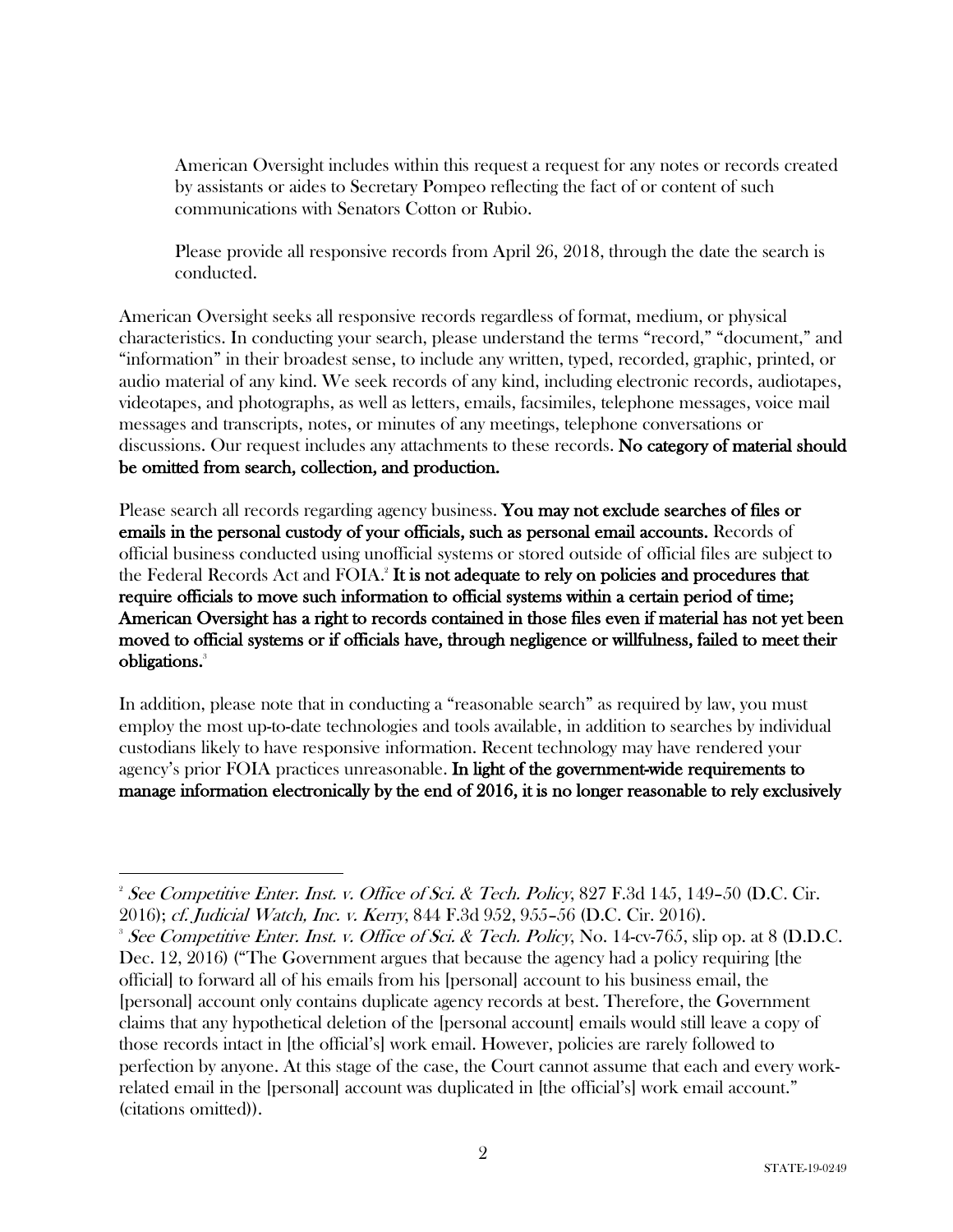on custodian-driven searches.4 Furthermore, agencies that have adopted the National Archives and Records Administration (NARA) Capstone program, or similar policies, now maintain emails in a form that is reasonably likely to be more complete than individual custodians' files. For example, a custodian may have deleted a responsive email from his or her email program, but your agency's archiving tools would capture that email under Capstone. Accordingly, American Oversight insists that your agency use the most up-to-date technologies to search for responsive information and take steps to ensure that the most complete repositories of information are searched. American Oversight is available to work with you to craft appropriate search terms. However, custodian searches are still required; agencies may not have direct access to files stored in .PST files, outside of network drives, in paper format, or in personal email accounts.

Under the FOIA Improvement Act of 2016, agencies must adopt a presumption of disclosure, withholding information "only if . . . disclosure would harm an interest protected by an exemption" or "disclosure is prohibited by law."5 If it is your position that any portion of the requested records is exempt from disclosure, American Oversight requests that you provide an index of those documents as required under *Vaughn v. Rosen*, 484 F.2d 820 (D.C. Cir. 1973), cert. denied, 415 U.S. 977 (1974). As you are aware, a *Vaughn* index must describe each document claimed as exempt with sufficient specificity "to permit a reasoned judgment as to whether the material is actually exempt under FOIA."<sup>6</sup> Moreover, the *Vaughn* index "must describe *each* document or portion thereof withheld, and for each withholding it must discuss the consequences of disclosing the sought-after information."7 Further, "the withholding agency must supply 'a relatively detailed justification, specifically identifying the reasons why a particular exemption is relevant and correlating those claims with the particular part of a withheld document to which they apply.'"<sup>8</sup> In the event some portions of the requested records are properly exempt from disclosure, please disclose any reasonably segregable non-exempt portions of the requested records. If it is your position that a document contains non-exempt segments, but that those non-exempt segments are so dispersed throughout the document as to make segregation impossible, please state what portion of the document is non-exempt, and how the material is dispersed throughout the document.9 Claims of nonsegregability must be made with the same degree of detail as required for claims of exemptions in a Vaughn index. If a request is denied in whole, please state specifically that it is not reasonable to segregate portions of the record for release.

<u>.</u>

<sup>4</sup> Presidential Memorandum—Managing Government Records, 76 Fed. Reg. 75,423 (Nov. 28, 2011), https://obamawhitehouse.archives.gov/the-press-office/2011/11/28/presidentialmemorandum-managing-government-records; Office of Mgmt. & Budget, Exec. Office of the President, Memorandum for the Heads of Executive Departments & Independent Agencies, "Managing Government Records Directive," M-12-18 (Aug. 24, 2012),

https://www.archives.gov/files/records-mgmt/m-12-18.pdf.<br>
<sup>5</sup> FOIA Improvement Act of 2016 § 2 (Pub. L. No. 114–185).

 $6$  Founding Church of Scientology v. Bell,  $603$  F.2d  $945$ ,  $949$  (D.C. Cir. 1979).

<sup>&</sup>lt;sup>7</sup> King v. U.S. Dep't of Justice, 830 F.2d 210, 223–24 (D.C. Cir. 1987) (emphases in original).

 $\delta$  Id. at 224 (citing Mead Data Central, Inc. v. U.S. Dep't of the Air Force, 566 F.2d 242, 251 (D.C. Cir. 1977)).

 $^{\circ}$  *Mead Data Central, 566 F.2d at 261.*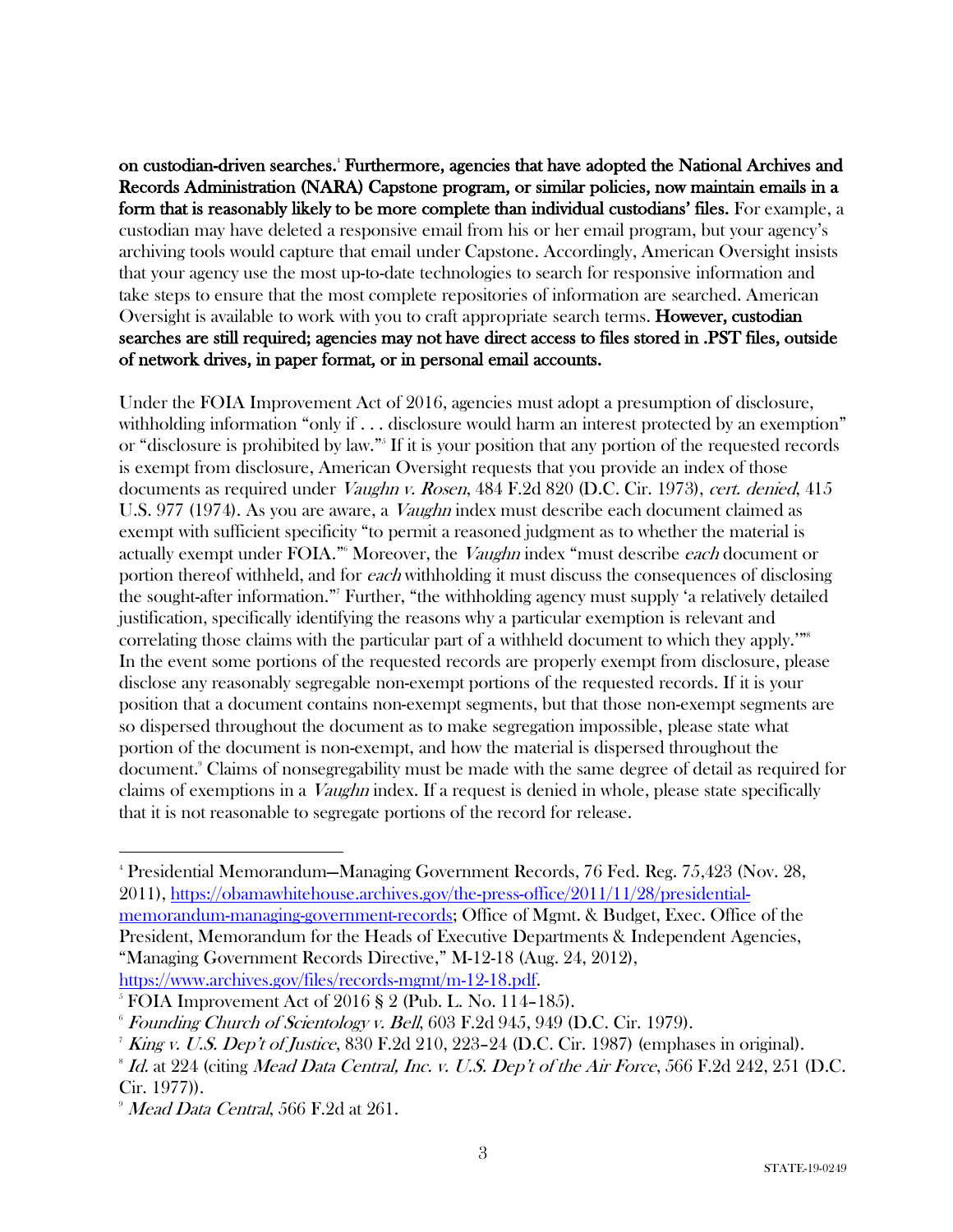You should institute a preservation hold on information responsive to this request. American Oversight intends to pursue all legal avenues to enforce its right of access under FOIA, including litigation if necessary. Accordingly, you are on notice that litigation is reasonably foreseeable.

To ensure that this request is properly construed, that searches are conducted in an adequate but efficient manner, and that extraneous costs are not incurred, American Oversight welcomes an opportunity to discuss its request with you before you undertake your search or incur search or duplication costs. By working together at the outset, American Oversight hopes to decrease the likelihood of costly and time-consuming litigation in the future.

Where possible, please provide responsive material in electronic format by email or in PDF or TIF format on a USB drive. Please send any responsive material being sent by mail to American Oversight, 1030 15th Street NW, Suite B255, Washington, DC 20005. If it will accelerate release of responsive records to American Oversight, please also provide responsive material on a rolling basis.

## Fee Waiver Request

In accordance with 5 U.S.C. §  $552(a)(4)(A)(iii)$  and your agency's implementing regulations, American Oversight requests a waiver of fees associated with processing this request for records. The subject of this request concerns the operations of the federal government, and the disclosures will likely contribute to public understanding of those operations. Moreover, the request is primarily and fundamentally for non-commercial purposes.

American Oversight requests a waiver of fees because disclosure of the requested information is likely to contribute significantly to public understanding of activities of the government. In particular, the requested records have the potential to show how individuals outside the executive branch have influenced Mr. Pompeo's decision-making in his capacity as a high-ranking national security and foreign policy official. The requested records also have the potential to shed light on whether Mr. Pompeo's consideration of a campaign for the U.S. Senate<sup>10</sup> has affected his decisionmaking and actions in the executive branch as this request seeks records reflecting communications with high profile Republican Senators. And, as described below, American Oversight has the intention and ability to disseminate the records it receives to a broad audience.

This request is primarily and fundamentally not for commercial purposes, but rather the primary interest is in public disclosure of responsive records. As a 501(c)(3) nonprofit, American Oversight does not have a commercial purpose and the release of the information requested is not in American Oversight's financial interest. American Oversight's mission is to promote transparency in government, to educate the public about government activities, and to ensure the accountability of government officials. American Oversight uses the information gathered, and its analysis of it, to educate the public through reports, press releases, or other media. American Oversight also makes materials it gathers available on its public website and promotes their availability on social media

<u>.</u>

 $10^{\circ}$  See Frazin, supra note 1.